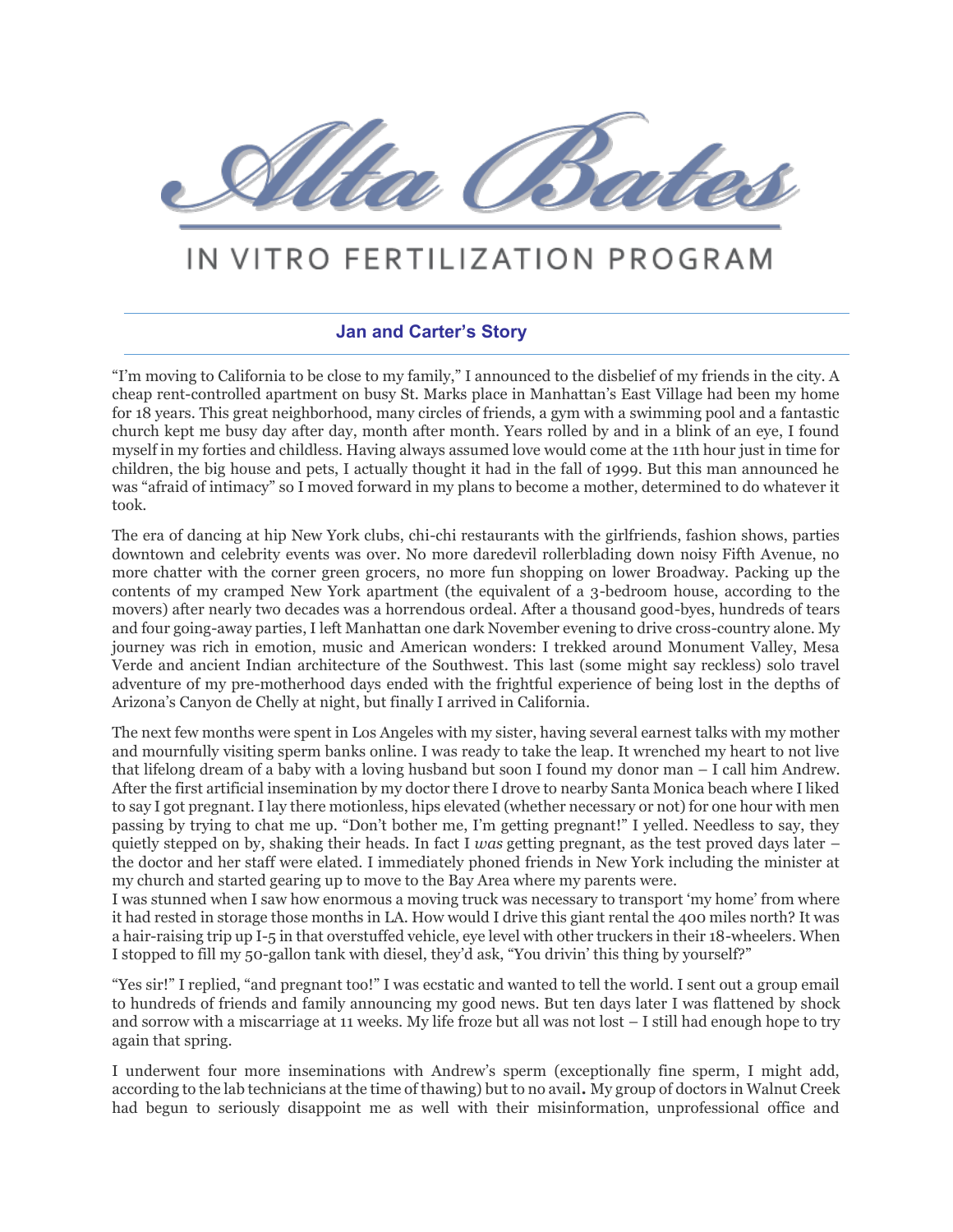lackadaisical attitude. "I'm wasting my money while my eggs dwindle away!" I thought. My optimism had drooped considerably. Then two unrelated sources recommended a fertility specialist in Berkeley, Dr. Chetkowski. My first conversation with Barb, his wonderful office manager, set a positive tone and I soon became his patient. I was impressed with him and his staff who were never (or never appeared to be) annoyed by my multitude of questions. They always provided straightforward information but the doctor frankly did not see me as any kind of success story. He gave me chances of slim to none of bearing a child with my own egg. It was not news I wanted to hear but I appreciated the honesty. Reluctantly he agreed to treat me because my fertility indicators read like those of a younger women (FSH level was still under 10, thick uterine lining, etc.) If I responded well to the initial drugs he would go for In Vitro Fertilization, he explained, but still he remained realistic. With 30% success rate among all women and 5% among women over 38, at my age it was less than 1%. I left his office in tears more than once. But the drugs worked well. I produced about a dozen eggs and he was able to extract nine of them. Six of those fertilized and four made it to the transfer three days later.

My mother and I held our breath. She had been phenomenally supportive through all this, administering the drugs in my backside daily for two weeks. A call at my office on December 22nd, 2000 devastated my spirit for those darkest winter days and weeks…no pregnancy. That all-important hope factor had nearly reached zero. Dr. Chet advised against trying again, encouraged the use of donor eggs and remarked that he didn't want to waste my money. Again, I appreciated his integrity but I wanted to make one more attempt. It was expensive to be sure with none of it covered by insurance. But once again I rounded up the drugs at discount through mail order, former IVF patients with leftover vials and Costco pharmacy. And another regimen of shots – nearly 60 alone in the month's attempt – from the incredible nurses at Dr. Chet's, at home in my thighs and at mother's twice a day. Mother said little through all this and made light jokes, not wanting to express her feelings of empathy with me. But we methodically persevered. In the hospital bed I cried after finishing the initial prep before heading to surgery for another egg extraction. The nurse was encouraging – my hemoglobin was the highest possible and the oxygen in my blood was 100%. How healthy our tests can be but oh, how unhealthy a woman can feel when bearing a child feels near impossible. The doctor was his usual tender and competent self but this time the egg retrieval proved difficult. He only got five of the twelve I produced. The next day, however, he brightened to inform me that all five had fertilized (60% is the normal fertilization rate) and things were looking good. Three days later, Dr. Chet with his masterful steadiness implanted the eggs perfectly as my mother stood by.

Twelve days later the receptionist at my office rang with a call from my doctor's. I had asked the nurses to phone me late to avoid another day spent sobbing at the office. At this point, I assumed they were leaving early and could wait no longer to deliver the bad news. Calmly the nurse began, "I know you wanted us to wait 'til five to call"…I froze…"but I figured it was OK to call early if the news was good."

I wanted to scream, I couldn't breathe, my head pounded. I couldn't thank her enough. All the despair, the doctor visits and the bills disappeared from my mind. I knew my child was on the way! If any egg can make it through the trauma of an IVF it's going all the way, I reasoned. My estrogen levels were so high it appeared I had twins…and I did. Soon enough, as Dr. Chet had predicted, I lost one of them. But nature does what's best and I was thrilled to have my one well-developing 'Grade A' egg, as labeled by the embryologist. The doctor was clearly pleased and became more so with each subsequent visit. He called me his star patient, "the champ" who would soon break his record for the oldest successful IVF patient. After some weeks, he graduated me to a regular obstetrician.

Through all this I learned more about the human reproductive system than I ever wanted to know. But it is fascinating and I am thankful for the technology and for Dr. Chet's expertise in using it. Though experiencing this without a partner still made me sad, the excitement continued to build and the weeping never returned. I was plagued by big-time morning sickness and carpal tunnel but nothing went wrong with my pregnancy. I stopped the rollerblading early on but swam five days a week through October and kept up the gym and nightly yoga until the end of my pregnancy. Genetic testing revealed a low chance of chromosomal disorders despite the five percent risk of a Downs Syndrome baby at my age. I skipped the amniocentesis thinking that a 1-2% chance of miscarriage was high compared to my chances of getting pregnant again.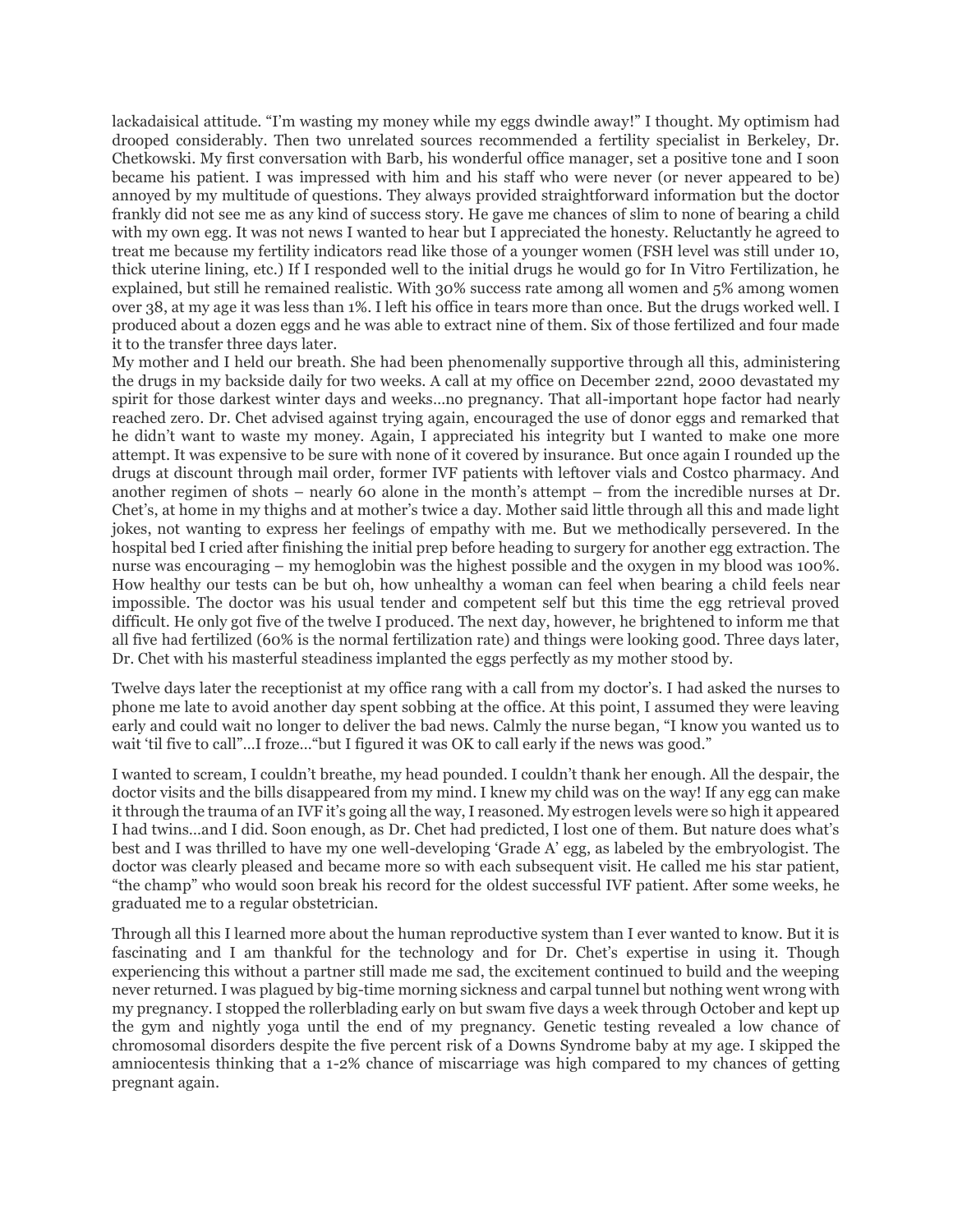An ultrasound showed that my baby was a boy but I had already known that from three definitive dreams I'd had early on (one had revealed twins too.) His name would be my mother's maiden name, Carter. I phoned my father in Oregon with the happiness a woman might have when calling her husband with this news. Though I had no preference for a boy, I knew my dad did and he was thrilled that he would soon have his first grandchild to carry on the family name.

Every morning from the day of implantation until the end of November, I photographed my blooming bare belly for a 270-some photo collage. At my job I worked in a company of mostly men who rubbed that belly every day. (I just rubbed theirs right back.) Strangely and often sweetly, many of them acted very protective of me, saying things I'm sure they wouldn't say to a married woman. Nearly all the dads stopped by to recount their wives' labor and delivery stories in full detail. The jokes were flying. Anyone, man or woman, with a spot of any sort above the waist was lactating. Anyone with a spot or a spill below the waist had just had his or her water break.

Childbirth classes in the evenings, on the other hand, brought my mood down. It seems everyone is married in suburbia. I sat among the solicitous husbands and happy wives feeling low about my lot in life while maintaining an upbeat face. I was very open about my path to pregnancy and I never wanted anyone to think my child was a mistake or the result of a one-night stand.

In September 2001, my church in New York planned a baby shower for me so my big belly and I made the trip. The Sunday shower in the church social hall was a day of joy and craziness, lots of food, decorations and gifts, even from people I'd never met. Two days later we were scheduled to depart from Newark airport. But an earlier flight from Newark also headed for California that Tuesday changed the course of history. I was headed downtown close to the World Trade Center that morning to buy souvenirs for a friend when the disaster occurred. Soon after, I walked the streets of Manhattan with the other thousands of dazed and frantic New Yorkers, hearing the fighter jets overhead and smelling that awful air. Strangers stopped to tell me "Take care of yourself and that baby," as I questioned everything and my future with my child. A few hours after the attacks I ran into a former neighbor in my old apartment building. He looked at my pregnant figure with disgust. "You're bringing a child into this world?" he sneered. It is always hard to balance the delight of impending motherhood or a smiling baby with the grimness of political affairs, but we can only vow to make this planet a better place and teach our children to do the same.

With three more baby showers in California, at times I caught myself thinking that if for some reason my mother couldn't make it to the delivery room and I was surrounded by a group of strangers I'd still feel comfort, love and fearlessness just knowing the depth and breadth of my friendships. One shower was given by a friend at my mother's retirement center, a 'grandmother shower' for the both of us. Most of the elderly women there, both with and without children, fully understood my efforts at all cost to become a mother, even if IVF and anonymous sperm donation were unheard of in their day. It was reassuring to hear "you don't want to be our age and end up without a child" and "you're doing the right thing."

Labor came well past my due date and dragged on for 24 hours. I had guessed my musculature would make for some extreme conditions in delivery and it did. As if I needed confirmation, the monitor showed that I was having very strong contractions. But once I was in the pushing phase, my boy arrived in less than 10 minutes. This precious bundle was placed in my arms for only a quick look at his lovely face. I wanted to kiss him for hours but Carter had gotten meconium in his lungs and was whisked away to 11 miserable days in the Natal Intensive Care Unit. I now recall that period as an exhausted blur but I came to the NICU daily and sat at his side from 9 am to 10 pm. I was stressed but not depressed, knowing he'd pull through. With my head bent over his fighting little body, I prayed and sang songs hour after hour. I know some of the nurses felt sorry for me, there without a husband, but I had a whole church in New York and scores of friends keeping us strong and in their prayers. For as sick as Carter was, the doctors said he healed very quickly – one lung showed evidence of pneumonia and had partially collapsed. But he was tough, yanking out a ventilator that ran down to his lungs and had been securely taped to his face. (He didn't need it.) Soon after he pulled a feed tube out of his nose that was sending my milk to his stomach – he was ready for proper meal service, he decided! He then took to the breast and never looked back. He tormented the nurses until they finally sent him home where he settled down beautifully.